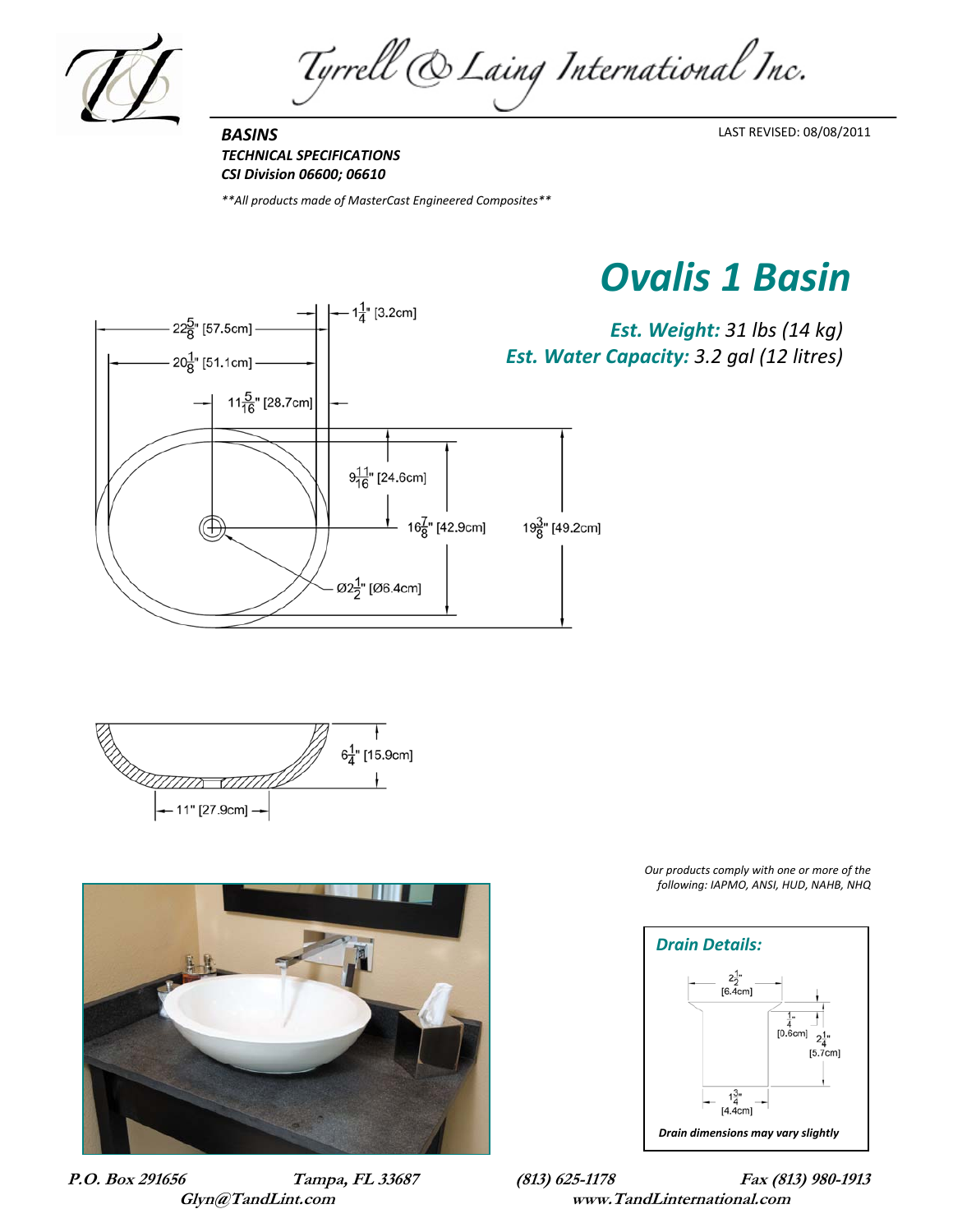

Tyrrell & Laing International Inc.

*BASINS TECHNICAL SPECIFICATIONS CSI Division 06600; 06610*

*\*\*All products made of MasterCast Engineered Composites\*\**

## *Ovalis 2 Basin*

LAST REVISED: 08/08/2011







*Our products comply with one or more of the following: IAPMO, ANSI, HUD, NAHB, NHQ*



**P.O. Box 291656 Tampa, FL 33687 (813) 625-1178 Fax (813) 980-1913 Glyn@TandLint.com www.TandLinternational.com**